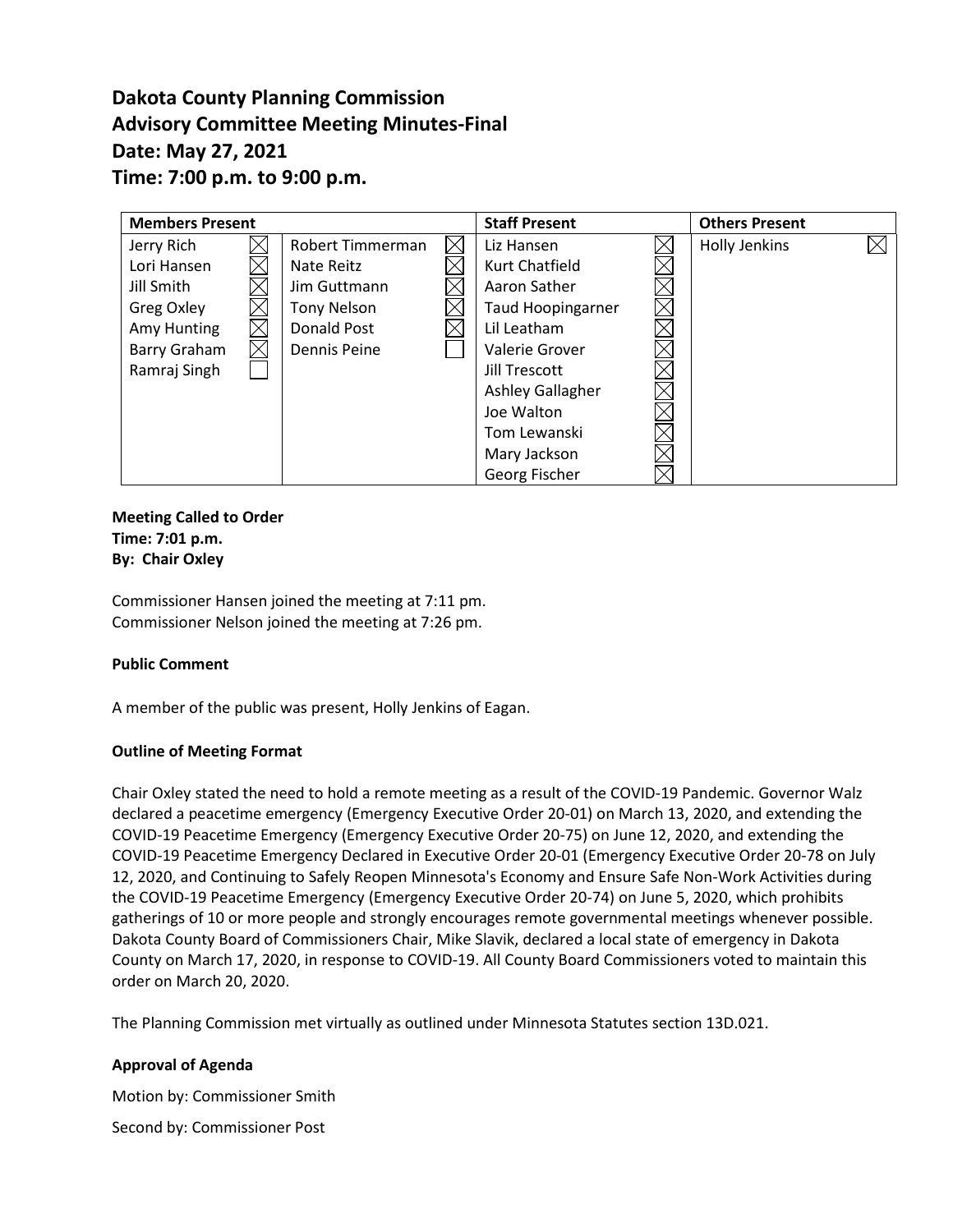Vote: Unanimously approved.

## **Approval of Minutes (from March 25, 2021 meeting)**

Motion by: Commissioner Smith Second by: Commissioner Timmerman Vote: Unanimously approved.

## **Welcome New Planning Commissioner Dennis Peine**

Comments/Notes: Commissioner Peine was not able to join the meeting on this date.

**Questions and comments by Commissioners along with responses from staff (italics):**

## **Item #1: Spring Lake Park Master Plan and Natural Resources Management Plan** Action / Information

Comments/Notes: Lil Leatham, Senior Planner, and Joe Walton, Parks Natural Resource Senior Ecologist, presented this item and responded to questions.

## **Questions and comments by Commissioners along with responses from staff (italics):**

A commissioner stated appreciation that Native American communities, Native American cultural landscapes, and Native American history have been included in the preparation of the plan and inquired about whether European settlement history was also included. *Staff responded that there is a section of the plan that describes European settlement and early farming history, including the history of the town of Nininger and the mill site below Schaar's Bluff.*

A question was raised regarding the designation of Spring Lake Park Reserve as a "Park Reserve" and not as a "Park" in the regional system and how that designation might influence the master plan. *Staff responded that Spring Lake is designated as a park reserve in the system because of its representation of the Mississippi River valley landscape. As such, the park reserve designation means that no more than 20% of the land area may be developed. Today Spring Lake Park Reserve is 12% developed with recreational facilities, and 88% reserved as natural area. If all of the components of this master plan are implemented, including the long-range elements, no more than 15% of Spring Lake Park Reserve would be developed.*

A discussion was held about the role of the Planning Commission once the master plan for Spring Lake Park Reserve has been adopted, with at least one member expressing an interest in follow-up study or design review. *Staff agreed with this point, especially since the master plan calls for a number of follow-up cultural landscape studies prepared in coordination with Tribal Historic Preservation Officers to better evaluate the extent of Native American sites. Depending on the results of these studies the facilities called for in the master plan may need to be moved or modified to avoid sensitive areas and the Planning Commission may have a roll in this process, depending on the County Board's direction. This is especially true in the Schaar's Bluff area where it is highly likely that additional Native American sites may be identified.*

A Commissioner asked whether the re-alignment of soft surface trails south of Church's Woods are included in the Phase I Church's Wood realignment. *Staff responded these trails are in Phase I and that it is highly likely that there may be cultural sites in those areas. We may potentially re-align those trails depending on the results of the additional cultural studies.*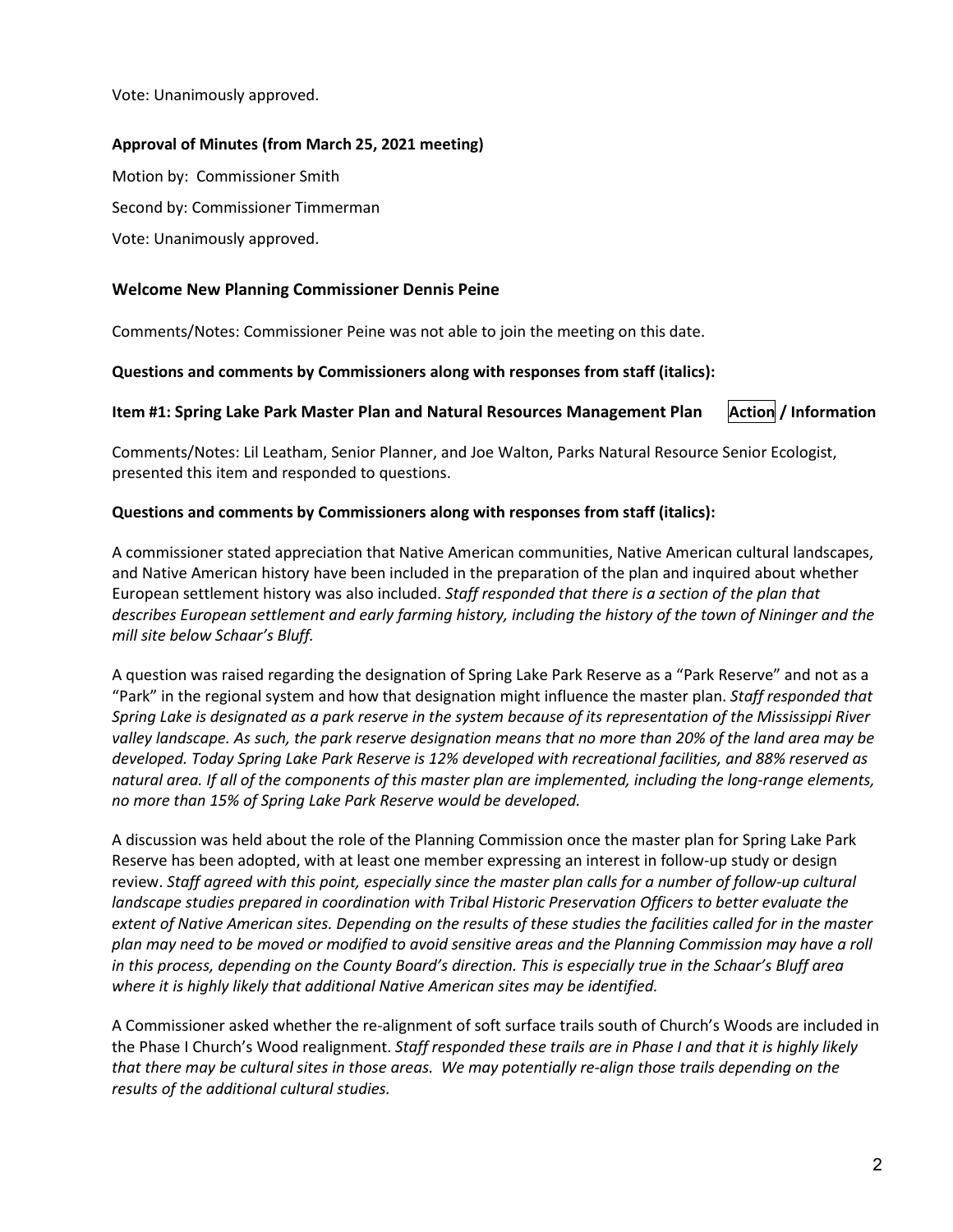A Commissioner asked whether watercraft rentals are included in the Phase I river landing improvements and whether those improvements include a self-serve kiosk. *Staff responded that self-serve watercraft rentals are included and would double check to confirm with the plan language.*

A Commissioner reported reading an article in the New York Times in which Spring Lake Park was mentioned and Lil Leatham was quoted. The fact that Spring Lake Park Reserve was in a national publication is testimony to its importance as a Native American site, and it may result in more people coming to visit. Given this national attention and significance it is even more important that the master plan is thoughtfully prepared and carefully implemented. *Staff responded in agreement.*

A Commissioner noted that the public comment received during the official review period was highly varied, with some commenters calling for more recreational facilities, and other commenters calling for more preservation. It is difficult to balance the wide spectrum of public opinion and it is difficult to make everyone happy. Several Commissioners joined in to commend staff on the quality of the final plan and thanked staff for their efforts.

Motion by: Commissioner Post Second by: Commissioner Smith Vote: Unanimously approved.

## **Item** #2: Agricultural Chemical Reduction Effort (ACRE) Program **Action** / **Action** / **Information**

Comments/Notes: Valerie Grover, Groundwater Protection Supervisor, presented this item and responded to questions. Jill Trescott, Mary Jackson, and Ashley Gallagher were also in the audience to answer questions.

## **Questions and comments by Commissioners along with responses from staff (italics):**

A Commissioner stated that 3M has developed some best management practices for working with agricultural lands that it owns that are leased to farmers, and offered to connect staff with 3M resources. *Staff responded that they would be interested to learn about 3M's methods and see examples.*

A Commissioner stated that given the rate of groundwater contamination in Dakota County and the importance of the resource, there needs to be a higher level of urgency about this issue. A concern was expressed that the ACRE Plan timetable should be accelerated. *Staff acknowledged the concerns that were raised.*

A comment was made that farmers that are applying chemicals to their lands should fund groundwater research through a surcharge placed on the use of those chemicals. *Staff responded that there are fees on both fertilizers and pesticide, and that a portion of the legacy amendment that has traditionally been directed to surface water issues has now been shifted toward goundwater and drinking water issues.*

The discussion on the ACRE plan concluded with staff providing an overview of stakeholders that will be engaged and the general timetable for the project.

## **Item #2: New Planning Commissioner Orientation – Process Improvement Action / Information**

Comments/Notes: Aaron Sather, Management Analyst III, and Liz Hansen, Administrative Coordinator, presented this item and responded to questions.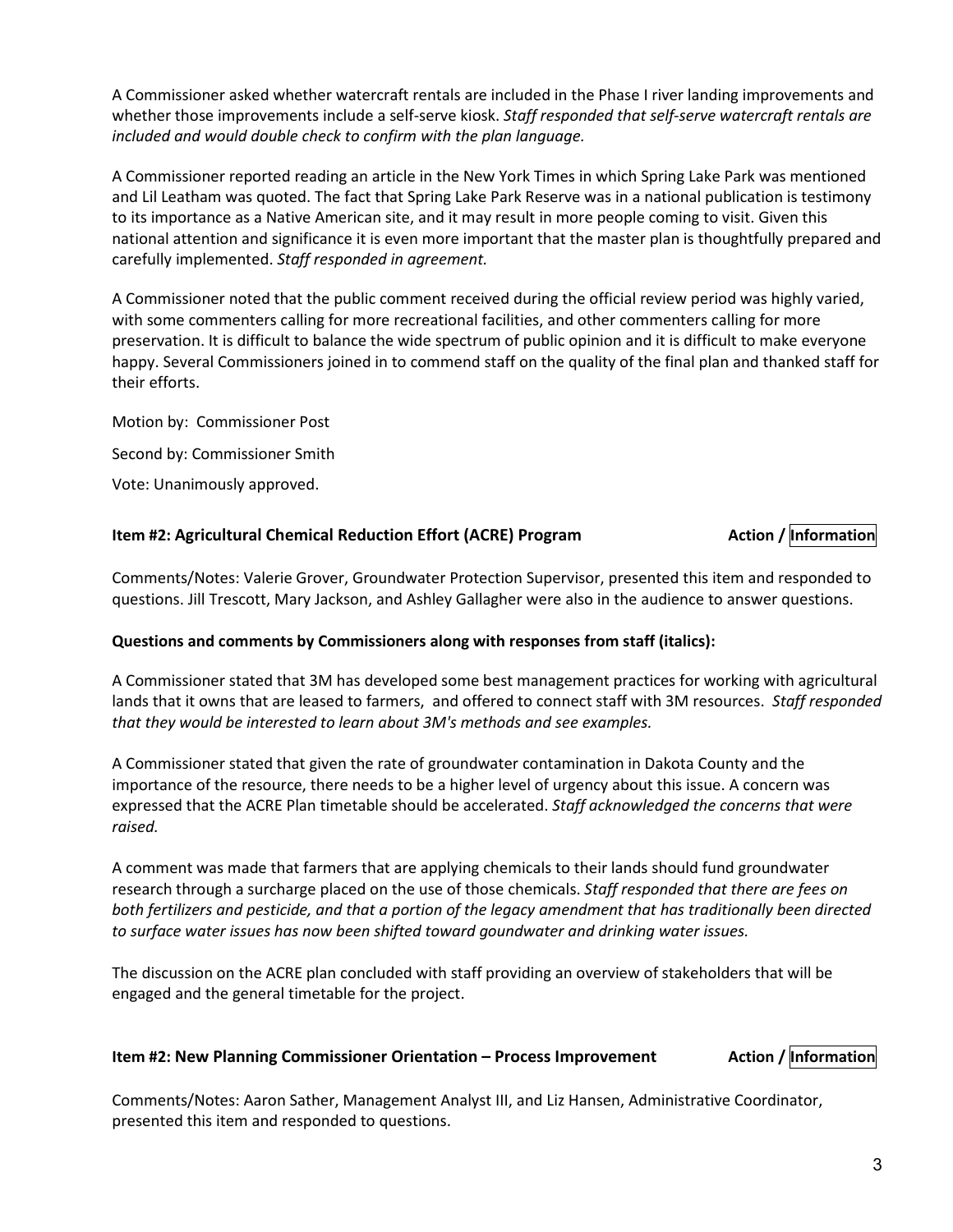Staff provided an overview of the process to improve new Planning Commissioner on-boarding and orientation. This project began in response to vacancies on the Planning Commission, and at the request of several Planning Commissioners who suggested that a more formal process that included existing Planning Commission members would be beneficial for the orientation of new Planning Commission members. Staff provided a summary of a new Planning Commissioner Guidebook that contains administrative materials such as the Planning Commission Ordinance, Bylaws, and other orientation materials.

Planning Commissioners discussed the new Guidebook and were in agreement that the materials are useful and an improvement to the process. Commissioners also discussed the role of staff (primarily administrative) and the roll of existing Planning Commissioners (explaining the culture of the committee, background on other members) in the orientation process.

There was general agreement that the orientation for new Planning Commissioner Peine followed this process and was successful. There was also agreement that the Vice Chair should contact new Planning Commissioners as part of the orientation process and introduce the new member to the rest of the Planning Commission.

Planning Commissioners thanked Vice Chair Hunting for her work on the process improvements.

## **Planning Manager Update and County Board Actions**

Comments/Notes: Kurt Chatfield, Planning Manager, provided the Planning Commission with an update on the following PDC and County Board Actions:

- Authorized submission of the Comprehensive Plan Amendment to the Metro Council
- Received an update on the Veterans Memorial Greenway design and memorials
- Authorized submission of amendments to the Regional Bicycle Transportation Network
- Authorization for Joint Powers Agreement with South St. Paul for design and construction of Wakota Trailhead on the Mississippi River Greenway
- Discussed options for funding and accelerating the implementation of the Dakota County Greenway system

## **Upcoming Public Meetings – Community Outreach**

None at this time.

## **Topics for Next Meeting**

• The Planning Commission decided to tour Miesville Ravine Park Reserve for the June meeting, in anticipation of the upcoming Natural Resources Management Plan and Master Plan.

#### **Planning Commissioner Announcements/Updates:**

None

## **Adjourn: 8:49 p.m.**

Motion by: Commissioner Smith

Second: Commissioner Reitz